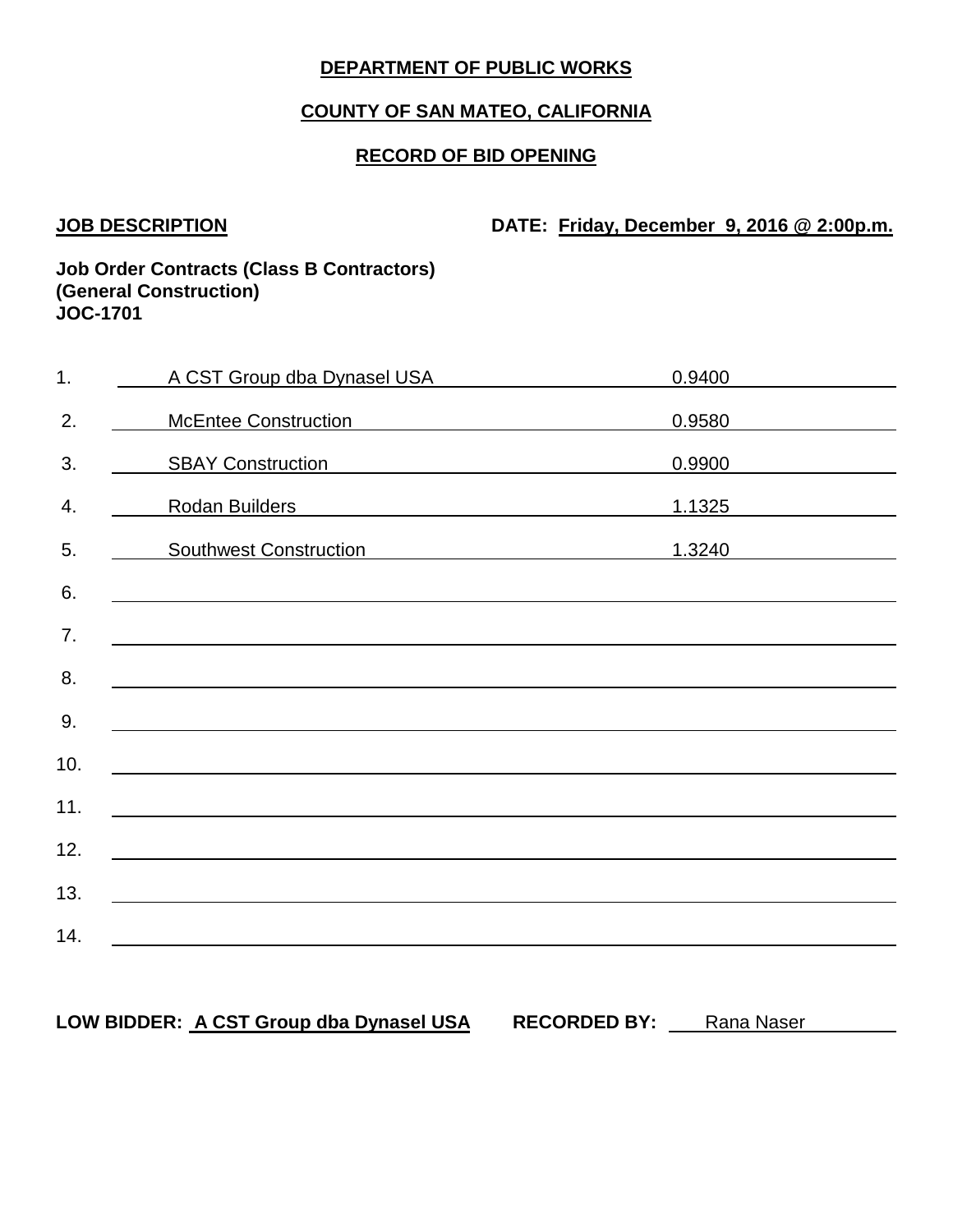# **COUNTY OF SAN MATEO, CALIFORNIA**

## **RECORD OF BID OPENING**

**JOB DESCRIPTION DATE: Friday, December 9, 2016 @ 2:00p.m.**

#### **Job Order Contracts (Class B Contractors) (General Construction) JOC-1702**

| 1.  | A CST Group dba Dynasel USA <b>CONVERTS A CST</b> Group dba Dynasel USA          | <del>0.9475</del>              |        |
|-----|----------------------------------------------------------------------------------|--------------------------------|--------|
| 2.  | McEntee Construction<br>McEntee Construction                                     | 0.9480                         |        |
| 3.  | SBAY Construction<br>SBAY Construction                                           |                                | 0.9900 |
| 4.  | Rodan Builders <b>Constanting Community</b> Research                             |                                | 1.1325 |
| 5.  | Southwest Construction 1.3240                                                    |                                |        |
| 6.  |                                                                                  |                                |        |
| 7.  |                                                                                  |                                |        |
| 8.  |                                                                                  |                                |        |
| 9.  | ,我们也不会有一个人的人,我们也不会有一个人的人,我们也不会有一个人的人。""我们,我们也不会有一个人的人,我们也不会有一个人的人,我们也不会有一个人的人,我们 |                                |        |
| 10. |                                                                                  |                                |        |
| 11. |                                                                                  |                                |        |
| 12. |                                                                                  |                                |        |
| 13. |                                                                                  |                                |        |
| 14. |                                                                                  |                                |        |
|     |                                                                                  |                                |        |
|     | LOW BIDDER: McEntee Construction                                                 | <b>RECORDED BY:</b> Rana Naser |        |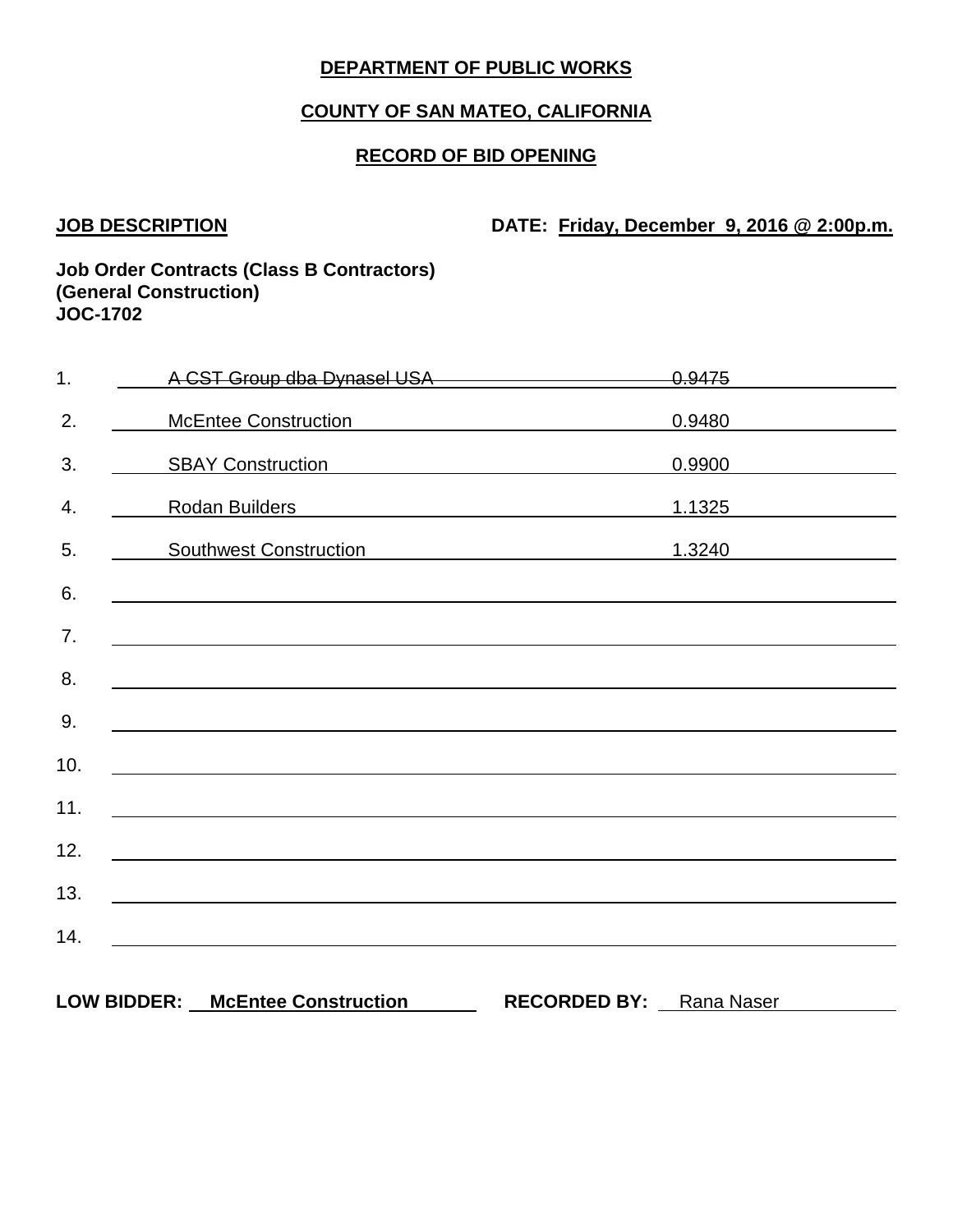## **COUNTY OF SAN MATEO, CALIFORNIA**

### **RECORD OF BID OPENING**

**JOB DESCRIPTION DATE: Friday, December 9, 2016 @ 2:00p.m.**

#### **Job Order Contracts (Class B Contractors) (General Construction) JOC-1703**

| 1.  | McEntee Construction McEntee Construction                                                                                                                                                                                            | <del>0.9380</del>       |
|-----|--------------------------------------------------------------------------------------------------------------------------------------------------------------------------------------------------------------------------------------|-------------------------|
| 2.  | A CST Group dba Dynasel USA and the control of the CST Group dba Dynasel USA                                                                                                                                                         |                         |
| 3.  | SBAY Construction<br>SBAY Construction                                                                                                                                                                                               | 0.9900                  |
| 4.  | Rodan Builders <b>Constantine Constantine Constantine Constantine Constantine Constantine Constantine Constantine Constantine Constantine Constantine Constantine Constantine Constantine Constantine Constantine Constantine Co</b> | 1.1325                  |
| 5.  | Southwest Construction <b>Southwest Construction</b>                                                                                                                                                                                 | 1.3240                  |
| 6.  |                                                                                                                                                                                                                                      |                         |
| 7.  | <u> 1989 - Johann John Stone, markin film yn y brenin y brenin y brenin y brenin y brenin y brenin y brenin y br</u>                                                                                                                 |                         |
| 8.  |                                                                                                                                                                                                                                      |                         |
| 9.  |                                                                                                                                                                                                                                      |                         |
| 10. |                                                                                                                                                                                                                                      |                         |
| 11. | <u> 1980 - Johann Barbara, martxa alemaniar argametar a martxa a shekara a shekara a shekara a shekara a shekara</u>                                                                                                                 |                         |
| 12. |                                                                                                                                                                                                                                      |                         |
| 13. |                                                                                                                                                                                                                                      |                         |
| 14. |                                                                                                                                                                                                                                      |                         |
|     | <u>and the control of the control of the control of the control of the control of the control of the control of</u>                                                                                                                  |                         |
|     | LOW BIDDER: SBAY Construction                                                                                                                                                                                                        | RECORDED BY: Rana Naser |